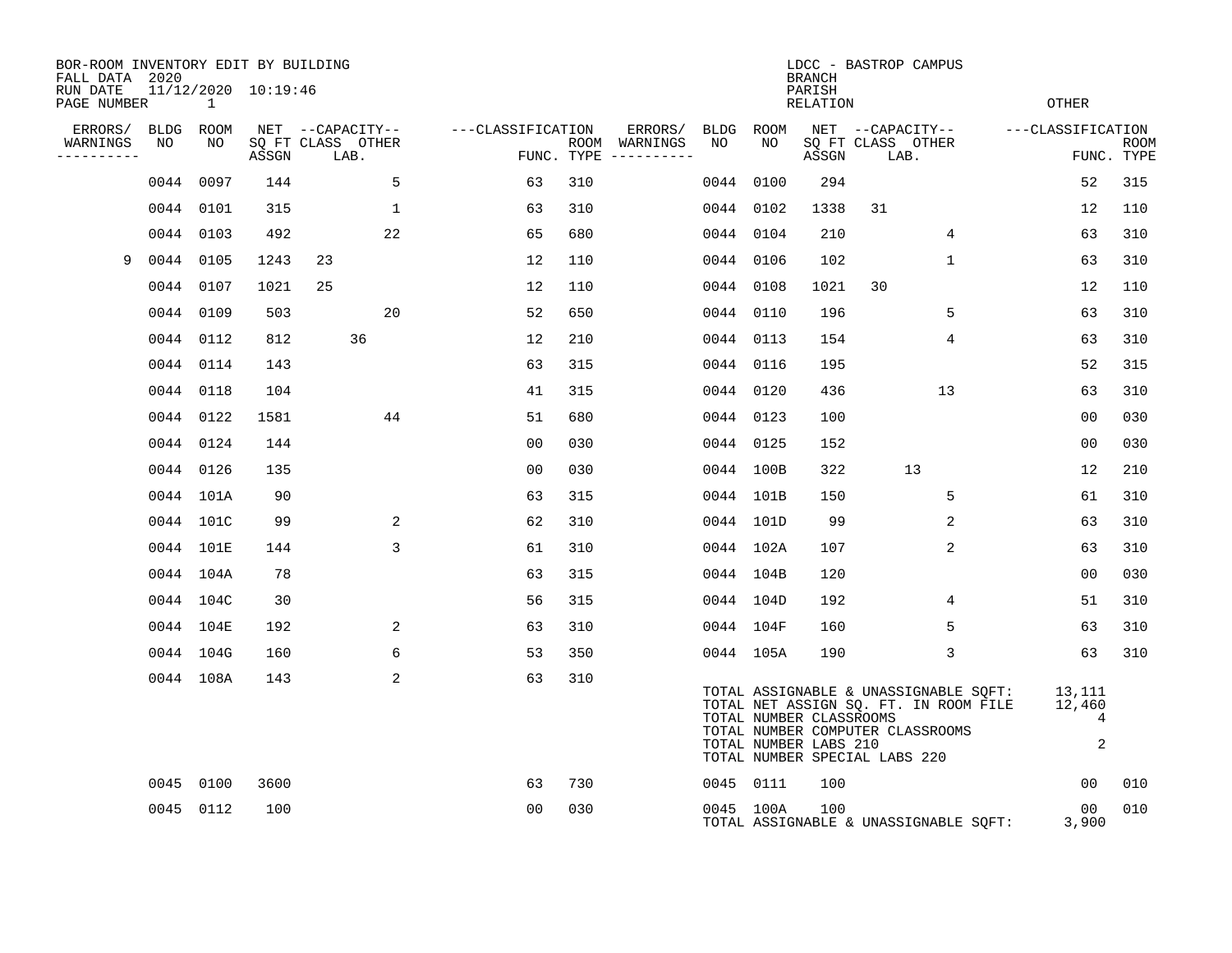| BOR-ROOM INVENTORY EDIT BY BUILDING<br>FALL DATA 2020<br>RUN DATE 11/12/2020 10:19:46<br>PAGE NUMBER |      | 2         |      |              |                |     |           |                                                               | <b>BRANCH</b><br>PARISH<br><b>RELATION</b> |                               | LDCC - BASTROP CAMPUS                                                                                              | <b>OTHER</b>                                                                                     |             |
|------------------------------------------------------------------------------------------------------|------|-----------|------|--------------|----------------|-----|-----------|---------------------------------------------------------------|--------------------------------------------|-------------------------------|--------------------------------------------------------------------------------------------------------------------|--------------------------------------------------------------------------------------------------|-------------|
| WARNINGS NO<br>----------                                                                            |      |           |      |              |                |     |           |                                                               |                                            |                               |                                                                                                                    | FUNC. TYPE                                                                                       | <b>ROOM</b> |
|                                                                                                      |      |           |      |              |                |     |           | TOTAL NUMBER CLASSROOMS<br>TOTAL NUMBER LABS 210              |                                            | TOTAL NUMBER SPECIAL LABS 220 | TOTAL NUMBER COMPUTER CLASSROOMS                                                                                   | TOTAL NET ASSIGN SQ. FT. IN ROOM FILE 3,600                                                      |             |
|                                                                                                      |      | 0046 0101 | 170  | $\mathbf{1}$ | 63             | 310 | 0046 0103 |                                                               | 1026                                       |                               |                                                                                                                    | 12                                                                                               | 315         |
| 9                                                                                                    | 0046 | 0104      | 121  | $\mathbf{1}$ | 41             | 410 | 0046 0105 |                                                               | 324                                        |                               | 5                                                                                                                  | 63                                                                                               | 310         |
|                                                                                                      |      | 0046 0106 | 792  |              | 12             | 730 | 0046 0107 |                                                               | 432                                        |                               |                                                                                                                    | 12                                                                                               | 730         |
|                                                                                                      |      | 0046 0109 | 104  | 2            | 63             | 310 | 0046 0110 |                                                               | 130                                        |                               | $\mathbf{1}$                                                                                                       | 63                                                                                               | 310         |
|                                                                                                      |      | 0046 0112 | 120  |              | 52             | 315 | 0046 0113 |                                                               | 225                                        |                               |                                                                                                                    | 00                                                                                               | 030         |
|                                                                                                      |      | 0046 0114 | 90   |              | 0 <sub>0</sub> | 030 | 0046 0115 |                                                               | 9                                          |                               |                                                                                                                    | 0 <sub>0</sub>                                                                                   | 010         |
|                                                                                                      |      | 0046 0116 | 56   |              | 0 <sub>0</sub> | 030 |           | 0046 0117<br>TOTAL NUMBER CLASSROOMS<br>TOTAL NUMBER LABS 210 | 70                                         | TOTAL NUMBER SPECIAL LABS 220 | TOTAL NUMBER COMPUTER CLASSROOMS                                                                                   | 00<br>TOTAL ASSIGNABLE & UNASSIGNABLE SOFT: 3,669<br>TOTAL NET ASSIGN SQ. FT. IN ROOM FILE 3,219 | 030         |
|                                                                                                      |      | 0047 0100 | 1648 |              | 56             | 315 |           | 0047 100A                                                     | 143                                        |                               |                                                                                                                    | 56                                                                                               | 315         |
|                                                                                                      |      | 0047 100B | 320  |              | 56             | 315 | 0047 100C |                                                               | 472                                        |                               |                                                                                                                    | 56                                                                                               | 315         |
|                                                                                                      |      | 0047 111A | 45   |              | 00             | 030 |           | 0047 111B<br>TOTAL NUMBER CLASSROOMS<br>TOTAL NUMBER LABS 210 | 78                                         | TOTAL NUMBER SPECIAL LABS 220 | TOTAL NUMBER COMPUTER CLASSROOMS                                                                                   | 00<br>TOTAL ASSIGNABLE & UNASSIGNABLE SQFT: 2,706<br>TOTAL NET ASSIGN SQ. FT. IN ROOM FILE 2,583 | 030         |
|                                                                                                      |      | 0048 0111 | 790  |              | 81             | 081 |           | TOTAL NUMBER CLASSROOMS<br>TOTAL NUMBER LABS 210              |                                            | TOTAL NUMBER SPECIAL LABS 220 | TOTAL ASSIGNABLE & UNASSIGNABLE SQFT:<br>TOTAL NET ASSIGN SQ. FT. IN ROOM FILE<br>TOTAL NUMBER COMPUTER CLASSROOMS | 790<br>790                                                                                       |             |
|                                                                                                      |      | 0049 0101 | 160  |              | 63             | 315 | 0049 0102 |                                                               | 120                                        |                               | 5                                                                                                                  | 61                                                                                               | 310         |
|                                                                                                      | 0049 | 0103      | 120  | 5            | 61             | 310 | 0049 0104 |                                                               | 106                                        |                               |                                                                                                                    | 63                                                                                               | 315         |
|                                                                                                      |      | 0049 0105 | 502  | 12           | 12             | 110 | 0049 0106 |                                                               | 400                                        |                               | 9                                                                                                                  | 52                                                                                               | 650         |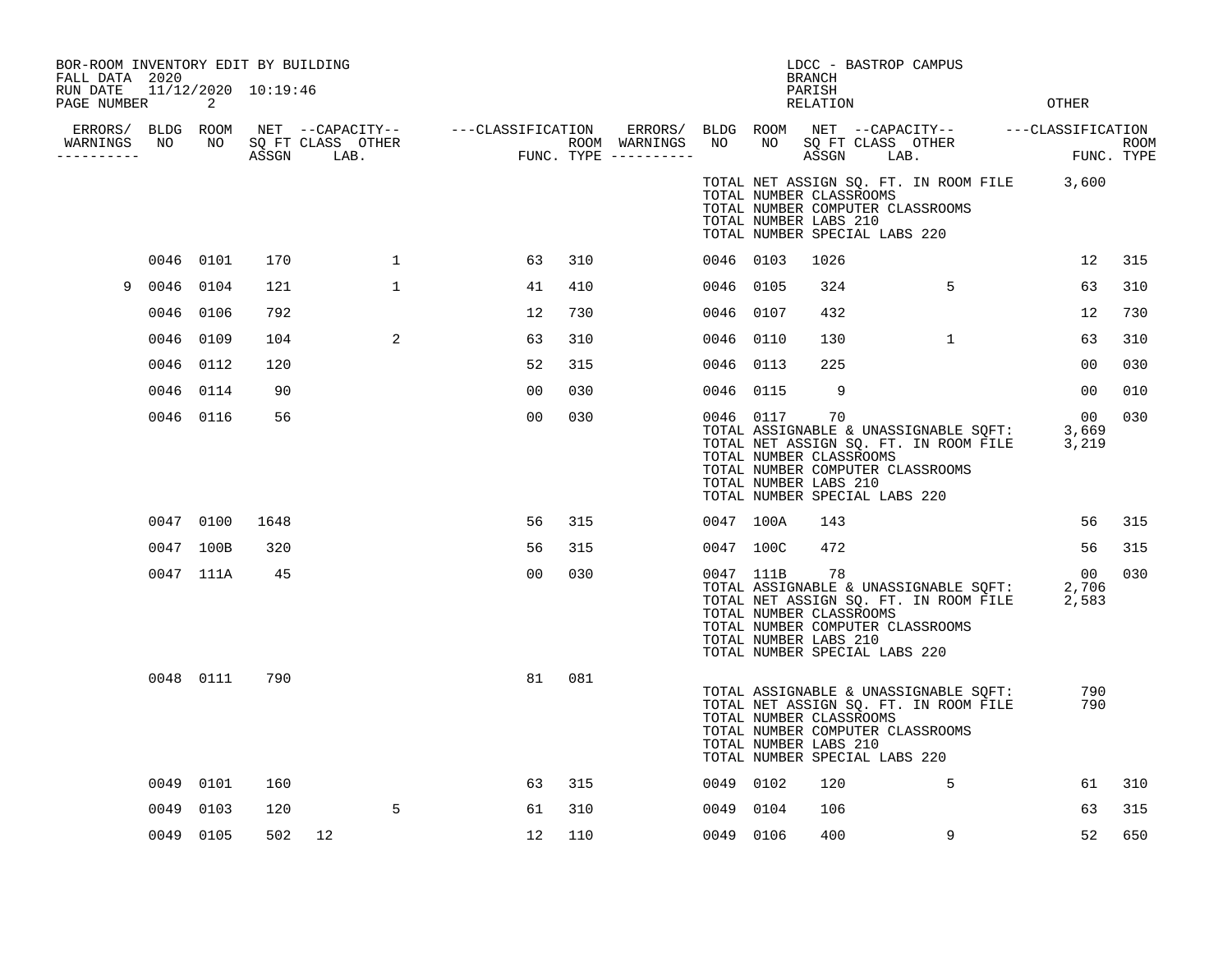| BOR-ROOM INVENTORY EDIT BY BUILDING<br>FALL DATA<br>RUN DATE | 2020              |                   | 11/12/2020 10:19:46 |    |                                               |                   | LDCC - BASTROP CAMPUS<br><b>BRANCH</b><br>PARISH<br><b>OTHER</b> |                                           |            |                   |                                                         |                                                                                                                                                     |  |                                  |             |  |  |
|--------------------------------------------------------------|-------------------|-------------------|---------------------|----|-----------------------------------------------|-------------------|------------------------------------------------------------------|-------------------------------------------|------------|-------------------|---------------------------------------------------------|-----------------------------------------------------------------------------------------------------------------------------------------------------|--|----------------------------------|-------------|--|--|
| PAGE NUMBER<br>$\mathcal{R}$                                 |                   |                   |                     |    |                                               |                   |                                                                  |                                           |            |                   |                                                         | <b>RELATION</b>                                                                                                                                     |  |                                  |             |  |  |
| ERRORS/<br>WARNINGS<br>---------                             | <b>BLDG</b><br>NO | <b>ROOM</b><br>NO | ASSGN               |    | NET --CAPACITY--<br>SQ FT CLASS OTHER<br>LAB. | ---CLASSIFICATION | ROOM<br>FUNC. TYPE                                               | ERRORS/<br>WARNINGS<br>$-- - - - - - - -$ | BLDG<br>NO | <b>ROOM</b><br>NO | $\operatorname{NET}$<br>ASSGN                           | --CAPACITY--<br>SQ FT CLASS OTHER<br>LAB.                                                                                                           |  | ---CLASSIFICATION<br>FUNC. TYPE  | <b>ROOM</b> |  |  |
|                                                              | 0049              | 0107              | 30                  |    |                                               | 00                | 030                                                              |                                           | 0049       | 0111              | 154                                                     |                                                                                                                                                     |  | 00                               | 030         |  |  |
|                                                              |                   | 0049 0112         | 168                 |    |                                               | 00                | 030                                                              |                                           |            | 0049 0113         | 6                                                       |                                                                                                                                                     |  | 00                               | 010         |  |  |
|                                                              |                   | 0049 0115         | 2254                |    | 34                                            | 12                | 210                                                              |                                           | 0049       | 0116              | 144                                                     | $\overline{a}$                                                                                                                                      |  | 63                               | 310         |  |  |
|                                                              | 0049              | 0117              | 702                 |    | 28                                            | 52                | 650                                                              |                                           | 0049       | 0119              | 1624                                                    | 26                                                                                                                                                  |  | 12                               | 210         |  |  |
|                                                              |                   | 0049 0121         | 300                 | 9  |                                               | 12                | 110                                                              |                                           |            | 0049 0123         | 1776                                                    | 20                                                                                                                                                  |  | 12                               | 210         |  |  |
|                                                              | 0049              | 0124              | 120                 |    | 3                                             | 63                | 310                                                              |                                           | 0049       | 0125              | 144                                                     | 3                                                                                                                                                   |  | 63                               | 310         |  |  |
| 9                                                            | 0049              | 0127              | 1517                | 19 |                                               | 12                | 110                                                              |                                           | 0049       | 0129              | 150                                                     | 3                                                                                                                                                   |  | 63                               | 310         |  |  |
|                                                              | 0049              | 0130              | 110                 |    |                                               | 63                | 115                                                              |                                           | 0049       | 0131              | 2480                                                    | 40                                                                                                                                                  |  | $12 \overline{ }$                | 210         |  |  |
|                                                              | 0049              | 0135              | 576                 |    |                                               | 0 <sub>0</sub>    | 030                                                              |                                           |            | 0049 124A         | 120<br>TOTAL NUMBER CLASSROOMS<br>TOTAL NUMBER LABS 210 | TOTAL ASSIGNABLE & UNASSIGNABLE SOFT:<br>TOTAL NET ASSIGN SQ. FT. IN ROOM FILE<br>TOTAL NUMBER COMPUTER CLASSROOMS<br>TOTAL NUMBER SPECIAL LABS 220 |  | 00<br>13,783<br>12,729<br>3<br>4 | 030         |  |  |